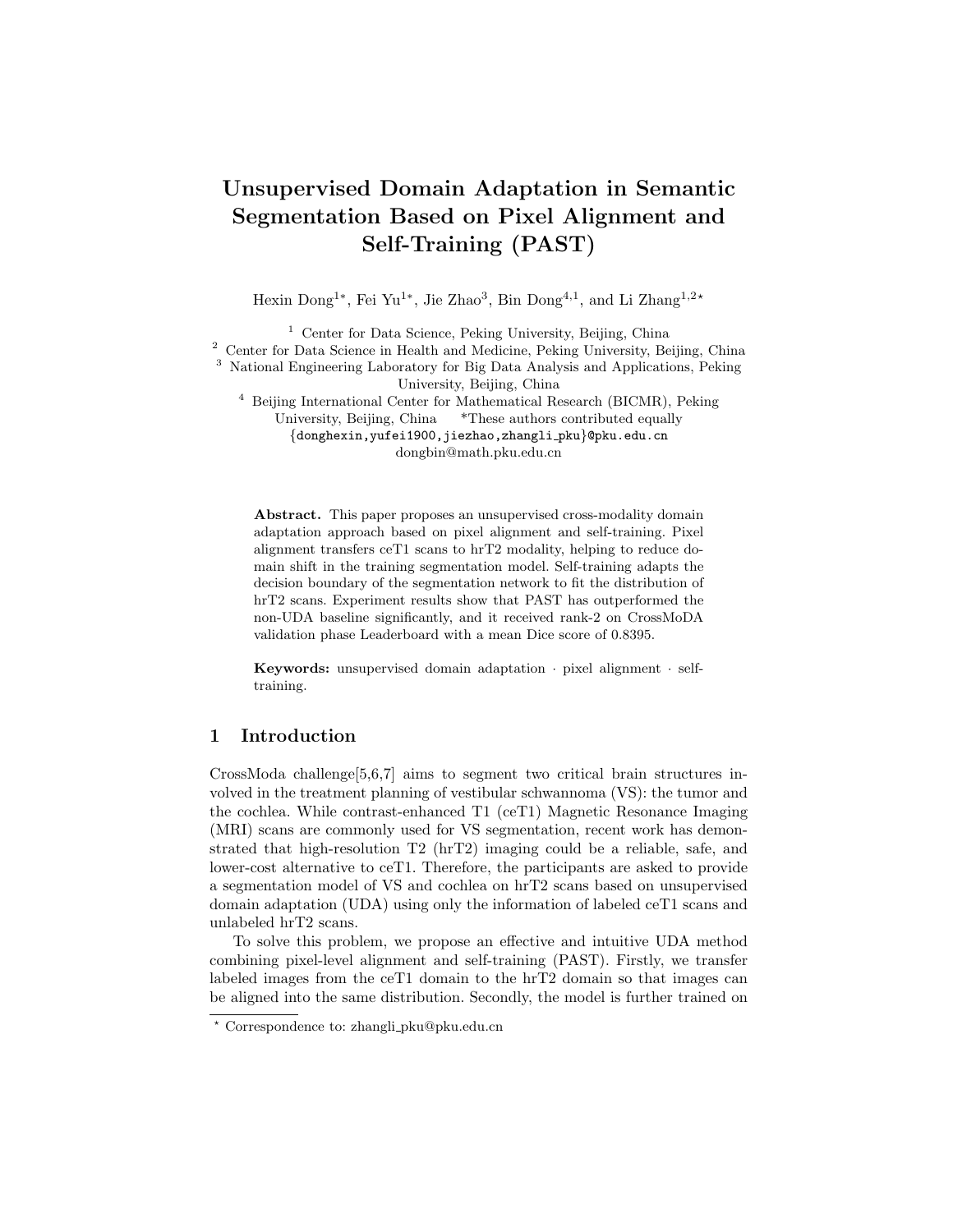2 Dong et al.

pseudo labels generated from transferred ceT1 scans and hrT2 scans, which find a better decision boundary on the hrT2 domain. The experimental results show that our method greatly reduces the domain shift and achieves 2nd place with a dice score of 0.8395 on the validation set.

# 2 Methods and Experimental Methods

## 2.1 Method Overview

We introduce our method in this section. Our method has two major parts: pixel-level alignment and the self-training stage.

First, we follow [\[2\]](#page-4-3) to learn a mapping from the source domain to the target domain, i.e., we transfer ceT1 scans to hrT2 scans. After doing so, we can use synthesized hrT2 scans to train a segmentation model using supervised learning. As shown in [Figure 1,](#page-1-0) the model achieves the domain adaptation using NiceGAN [\[1\]](#page-4-4) (i.e., an extension method of CycleGAN), which reuses discriminators for encoding to improve the efficiency and effectiveness of training.



<span id="page-1-0"></span>Fig. 1. flowchart of NiceGAN[\[1\]](#page-4-4). It extracts feature from the input image with the shared Encoder. The Classifer from the Discriminator distingguishes real or fake feature vectors. The Decoder from the Generator generates transferred images.

Second, we apply self-training to further improve the decision boundary of the segmentation model. Similar to [\[4\]](#page-4-5), we introduce a super parameter  $q$  of the pixel portion. We iteratively generate the pseudo label  $\hat{y}_c$  using the top q of pixels in segmentation output  $y_c$  with a higher probability to retrain the model. Overall training process of the proposed method is summarized in Algorithm [1.](#page-2-0)

All models are implemented using the PyTorch 1.9. Pixel-level alignment model runs on a single V100 GPU with 16 GB memory and self-training model runs on a single TIAN V GPU with 12 GB memory. All training data used are collected from CrossModa training set [\[7,](#page-4-2)[5\]](#page-4-0) and we verify our model on crossModa validation set.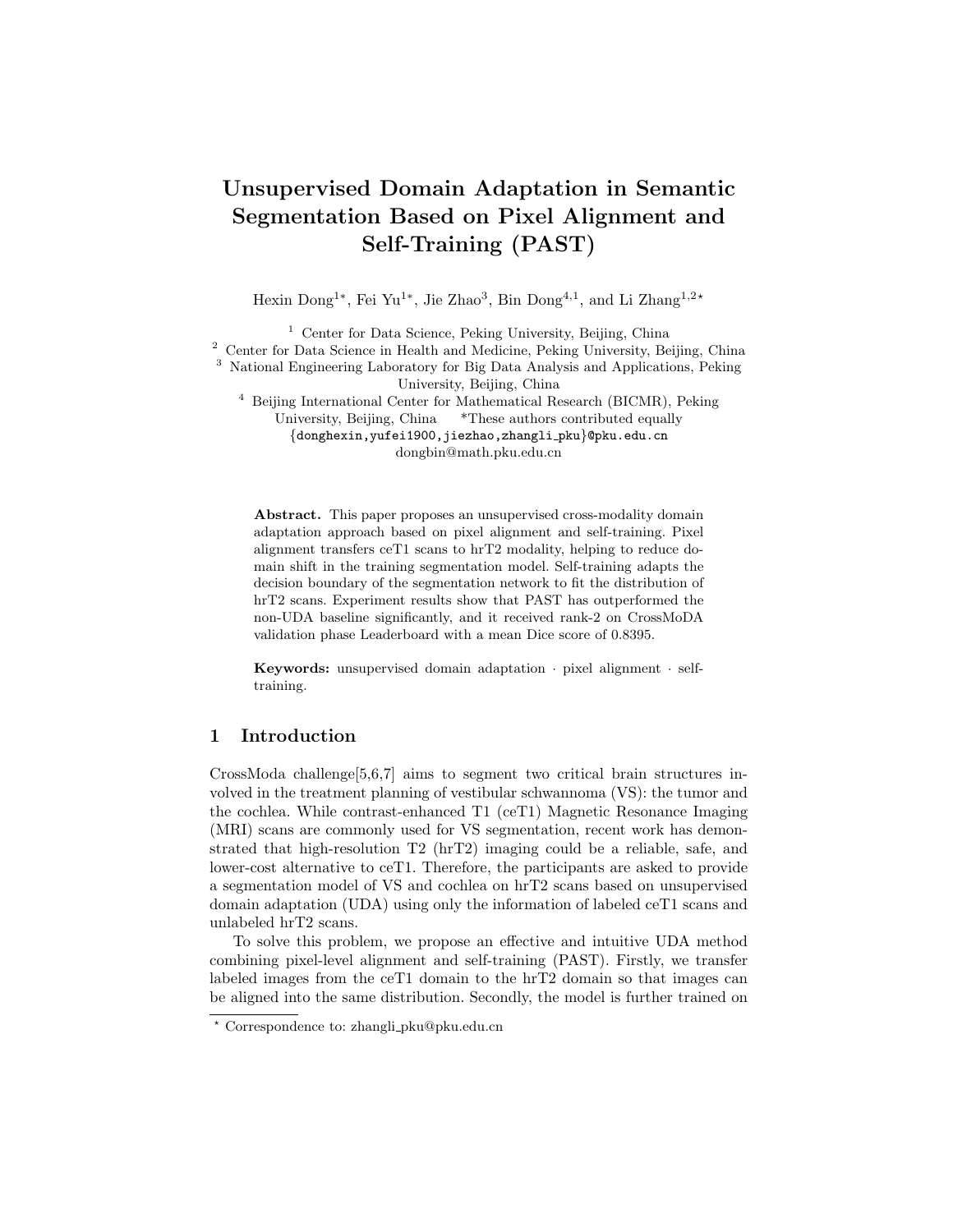#### Algorithm 1 training process of the proposed method

- <span id="page-2-0"></span>1: Initialize ceT1 scans images and label  $(X_s, Y_s)$ , hrT2 scans images  $X_t$ , Segmentation network S, Image translation network T
- 2: Train network  $\overline{I}$  with  $X_s$  and  $X_t$
- 3: Transfer ceT1 scans  $X_s$  to  $X_s$  using T
- 4: Train network S with  $(\hat{X}_s, \hat{Y}_s)$
- 5: Initialize concat scans images  $X_c = {\{\hat{X}_s : X_t\}}$ , self-training segmentation network  $S_0 = S$
- 6: for  $k \leftarrow 1$  to K do
- 7: input  $X_c$  into  $S_{k-1}$  and generate pseudo label  $\hat{y_c^k}$  with a fixed portion  $q_k$
- 8: Initialize  $S_k \leftarrow S_{k-1}$
- 9: Train  $S_k$  with  $(X_c, \hat{y}_c^k)$

10: end for

11: return  $S_k$ 

#### 2.2 Experiments

For the preprocessing step, we observe that the segmentation targets are located in the center of the image, so we take the center area of the image as the region of interest (ROI) (Figure [2\)](#page-3-0). For the image translation, the 2D images with a range of  $[0: W:0: H]$  are cropped into the 2D ROI with a range of  $[\frac{W}{4}:\frac{3W}{4}, \frac{H}{4}:\frac{3H}{4}].$ For the 3D segmentation, the volumetric data  $([0 : W: 0 : H: 0 : D])$  will be cropped into the 3D ROI with a range of  $\left[\frac{W}{4}:\frac{3\tilde{W}}{4}:\frac{3H}{8}:\frac{3H}{4}\right]$ ; 0 : D. After then, the intensity values in ROI are normalized by rescaling to  $[0 - 255]$ 

In the pixel alignment stage, we adopt NICE-GAN [\[1\]](#page-4-4) on 2D transverse slides of the ROIs, transferring ceT1 to hrT2. We then concatenate the synthesized 2D hrT2 slides to a 3D volumetric image. For 3D segmentation, we follow the nnUNet framework [\[3\]](#page-4-6). Several research settings are implemented. First, we train the models with paired synthesized hrT2 scans and labels. Since most data have a dimension of 448 pixels, we thus call this model nnUnet448. However, we notice that there're two types of protocols in hrT2 with significantly different appearances (one with a dimension of 448 pixels, called 448 scans, and another with a dimension of 384 pixels, called 384 scans). We thus create a **nnUnet384** model for those 384 scans. We evaluate the results of the two models on all data and the results of their respective applicable data. We call the model in the latter scenario as nnUnetCon.

The self-training stage generally follows the Algorithm [1.](#page-2-0) The nnUnets (nnUnet448, nnUnet384 and nnUnetCon) are used as pretrain models for self-training, i.e.  $S_0$  in Algorithm [1.](#page-2-0) The synthesized images and pseudo labels are derived from the corresponding image-to-image translation models and nnUnets respectively. In practice, we set the initial  $q$  to 0.6, the maximum iteration  $K$  of self-training to 2, and the initial learning rate is set to 0:08. We name this model as nnUetST2.

Apart from this, we train a ResUnet (i.e., an extended version for nnUnet with ResNet encoder) following the above stages and name this model as  $\mathsf{Re}\text{-}$ sUnetST2. A combined version using nnUetST2 to segment cochlea and Re-